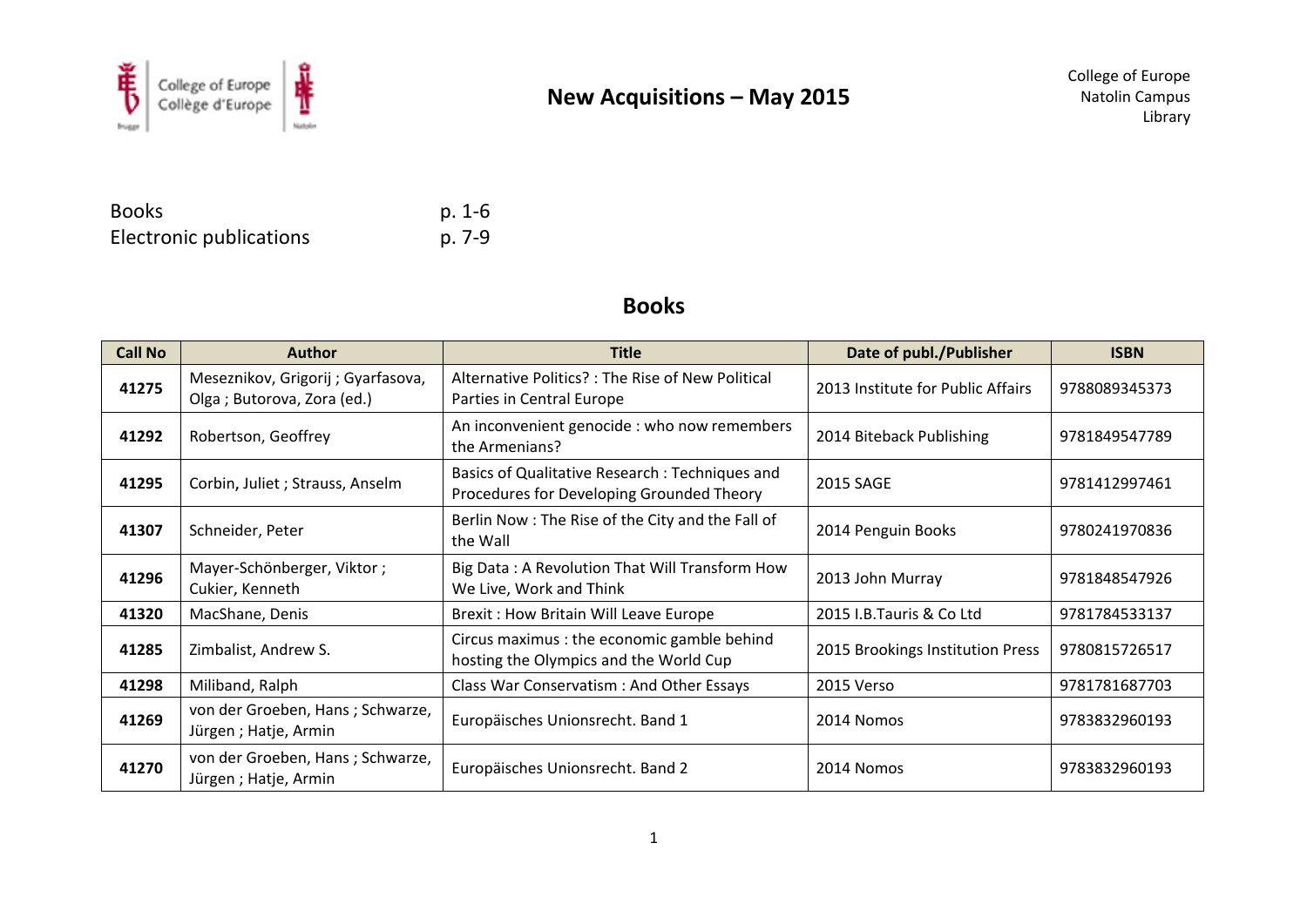

| <b>Call No</b> | <b>Author</b>                                                                         | <b>Title</b>                                                                        | Date of publ./Publisher               | <b>ISBN</b>   |
|----------------|---------------------------------------------------------------------------------------|-------------------------------------------------------------------------------------|---------------------------------------|---------------|
| 41271          | von der Groeben, Hans; Schwarze,<br>Jürgen; Hatje, Armin                              | Europäisches Unionsrecht. Band 3                                                    | 2014 Nomos                            | 9783832960193 |
| 41272          | von der Groeben, Hans; Schwarze,<br>Jürgen; Hatje, Armin                              | Europäisches Unionsrecht. Band 4                                                    | 2014 Nomos                            | 9783832960193 |
| 41305          | Lendman, Stephen (ed.)                                                                | Flashpoint in Ukraine: How the US Drive for<br>Hegemony Risks World War III         | 2014 Clarity Press                    | 9780986073144 |
| 41299          | Hobsbawm, Eric                                                                        | Fractured Times: Culture and Society in the<br><b>Twentieth Century</b>             | 2014 Abcus                            | 9780349139098 |
| 41309          | MacGregor, Neil                                                                       | Germany: memories of a nation                                                       | 2014 Allen Lane                       | 9780241008331 |
| 41291          | Hudson, Michael                                                                       | Global fracture: the new international economic<br>order                            | 2005 Pluto Press                      | 0745323944    |
| 41381          | Billington, James H.                                                                  | Icon and the Axe: An Interpretive History of<br><b>Russian Culture</b>              | 1970 Vintage Books                    | 9780394708461 |
| 41359          | Marchi Balossi-Restelli, Ludovica;<br>Whitman, Richard G.; Edwards,<br>Geoffrey (ed.) | Italy's foreign policy in the twenty-first century : a<br>contested nature?         | 2015 Routledge                        | 9780415538343 |
| 41313          | Kappeler, Andreas                                                                     | Kleine Geschichte der Ukraine                                                       | 2014 C.H. Beck                        | 9783406670190 |
| 41416          | Packer, George                                                                        | Kryzys wolnego rynku? : amerykański portret<br>wewnętrzny                           | 2015 Świat Książki                    | 9788379437269 |
| 41273          | Catala, Michel                                                                        | La France, l'Espagne et l'indépendance du Maroc :<br>1951-1958                      | 2015 Indes savantes                   | 9782846543668 |
| 41274          | Bussière, Eric ; Dumoulin, Michel ;<br>Teichova, Alice                                | L'Europe centrale et orientale en recherche<br>d'intégration économique : 1900-1950 | 1998 Institut d'études<br>européennes | 2874040037    |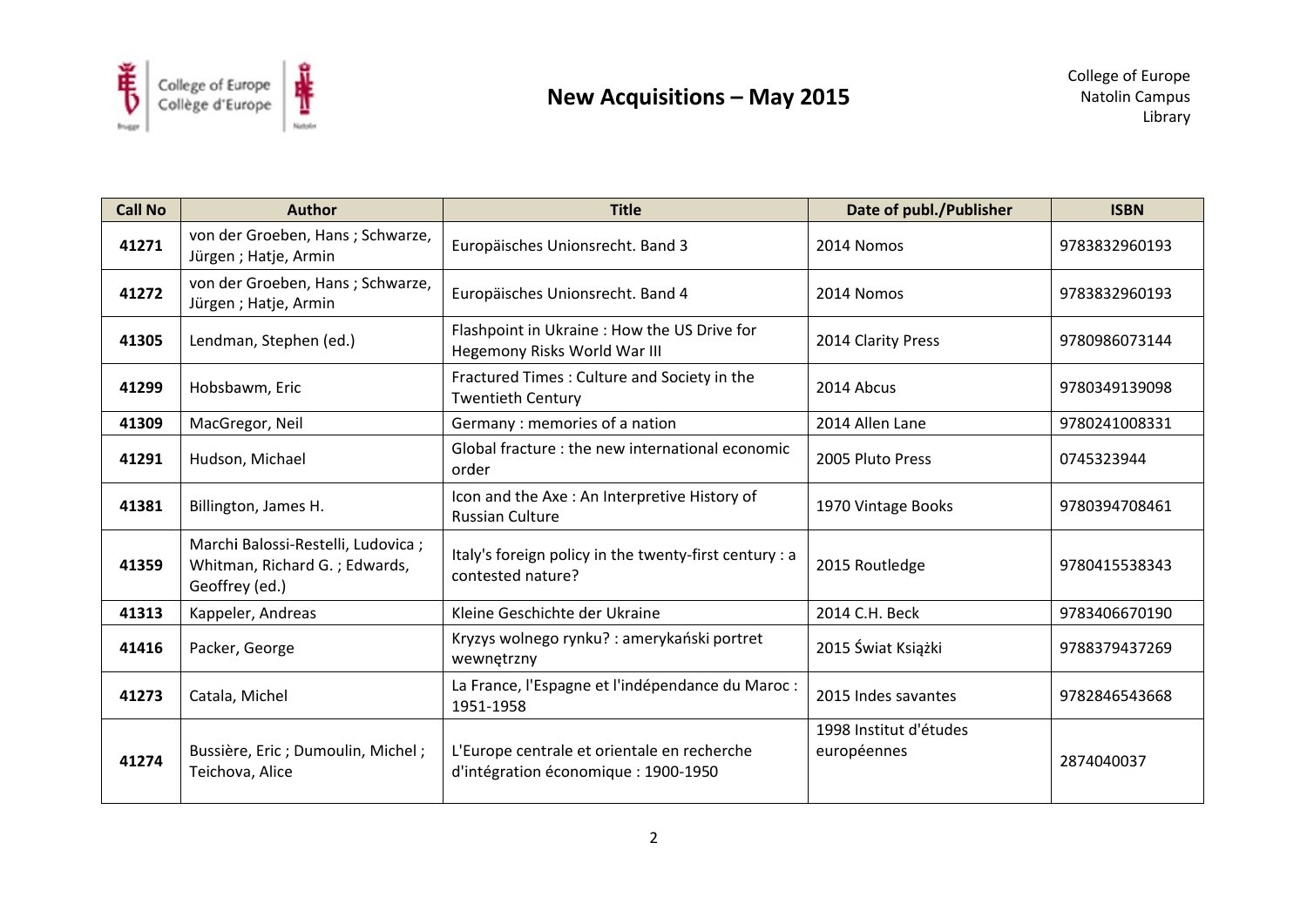

| <b>Call No</b> | <b>Author</b>                                                  | <b>Title</b>                                                                                                      | Date of publ./Publisher                        | <b>ISBN</b>   |
|----------------|----------------------------------------------------------------|-------------------------------------------------------------------------------------------------------------------|------------------------------------------------|---------------|
| 41289          | Ross, Henryk                                                   | Memory Unearthed: The Lodz Ghetto<br>Photographs of Henryk Ross                                                   | 2015 Yale University Press                     | 9780300207224 |
| 41314          | Dimitrova, Tanya; Kahl, Thede<br>(eds.)                        | Migration from and towards Bulgaria 1989-2011                                                                     | 2014 Frank & Timme                             | 9783865965202 |
| 41315          | Malloy, Tove H. (ed.)                                          | Minority Issues in Europe: Rights, Concepts,<br>Policy                                                            | 2013 Frank & Timme                             | 9783865965431 |
| 41310          | Short, Philip                                                  | Mitterrand: A Study in Ambiguity                                                                                  | 2014 Vintage                                   | 9780099597896 |
| 41288          | Hill, Fiona ; Gaddy, Clifford G.                               | Mr. Putin: Operative in the Kremlin                                                                               | 2015 Brookings Institution Press               | 9780815726173 |
| 41276          | Aitken, Jonathan                                               | Nazarbayev and the making of Kazakhstan                                                                           | 2009 Continuum                                 | 9781441153814 |
| 41322          | Qurie, Ahmed ('Abu Ala')                                       | Peace negotiations in Palestine : From the Second<br>Intifada to the Roadmap                                      | 2015 I.B. Tauris                               | 9781780760933 |
| 41267          | Małuszyńska, Ewa; Mazur,<br>Grzegorz; Musiałkowska, Ida (red.) | Polska - 10 lat członkostwa w Unii Europejskiej                                                                   | 2015 Wydawnictwo<br>Uniwersytetu Ekonomicznego | 9788374178419 |
| 41293          | Burnell, Peter J.                                              | Promoting democracy abroad : policy and<br>performance                                                            | 2011 Transaction Publishers                    | 9781412818421 |
| 41294          | Hartog, François                                               | Regimes of historicity: presentism and<br>experiences of time                                                     | 2015 Columbia University Press                 | 9780231163767 |
| 41323          | Lloyd, John; Marconi, Cristina                                 | Reporting the EU : News, Media and the<br><b>European Institutions</b>                                            | 2014 I.B. Tauris                               | 9781784530655 |
| 41286          | Bastasin, Carlo                                                | Saving Europe: Anatomy of a Dream                                                                                 | 2015 Brookings Institution Press               | 9780815726135 |
| 41316          | Figes, Orlando                                                 | Schick einen Gruß, zuweilen durch die Sterne:<br>Eine Geschichte von Liebe und Überleben in<br>Zeiten des Terrors | 2015 Deutscher Taschenbuch<br>Verlag           | 9783423348430 |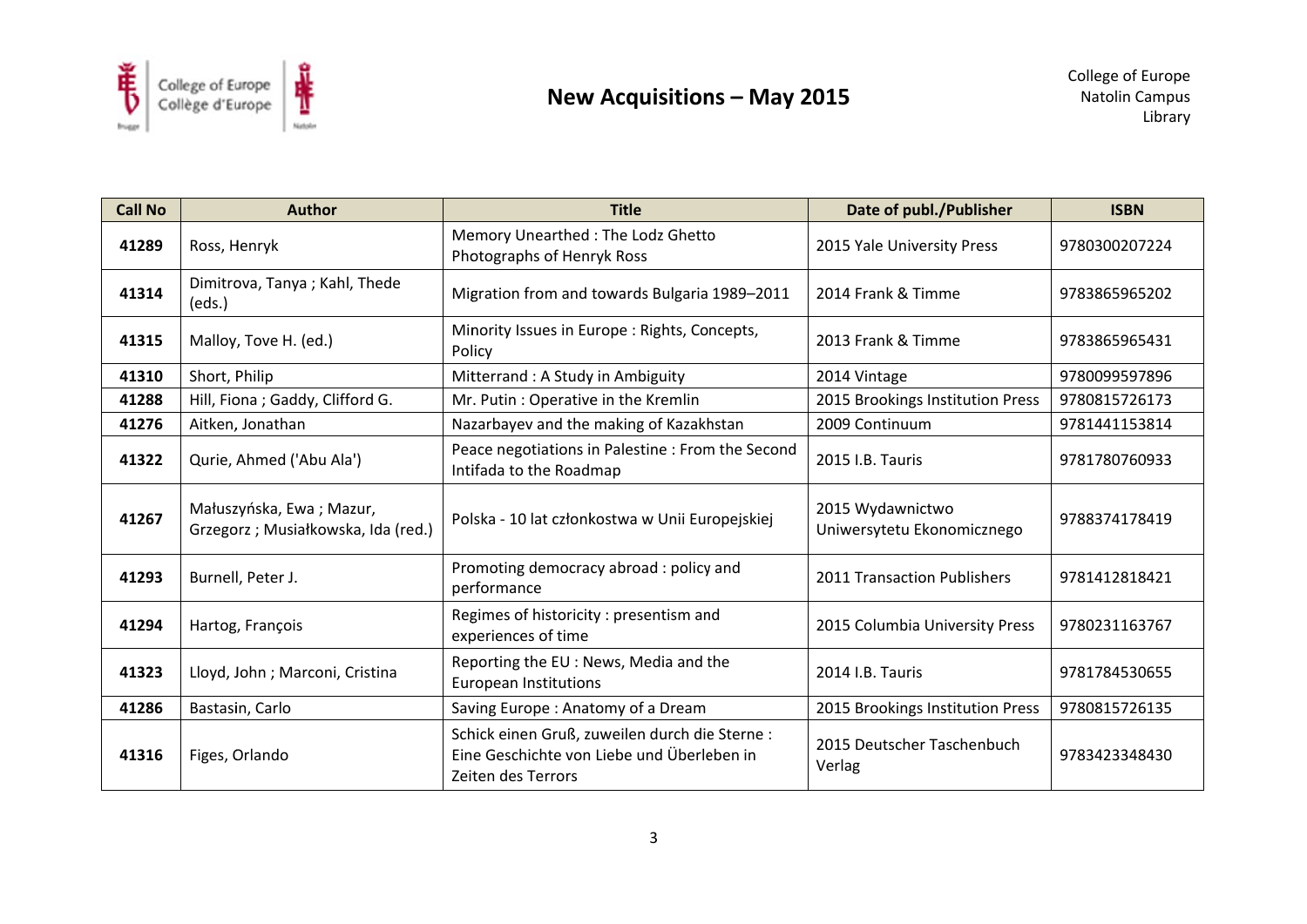

| <b>Call No</b> | <b>Author</b>                                        | <b>Title</b>                                                                    | Date of publ./Publisher                                                                | <b>ISBN</b>   |
|----------------|------------------------------------------------------|---------------------------------------------------------------------------------|----------------------------------------------------------------------------------------|---------------|
| 41312          | Chopin, Thierry ; Foucher, Michel<br>(ed.)           | Schuman Report on Europe : State of the Union<br>2015                           | 2015 Lignes de Repères                                                                 | 9782366090253 |
| 41317          | Friess, Dennis; Jax, Julia;<br>Michalski, Anna (Hg.) | Sprechen Sie EU? : Das kommunikative Versagen<br>einer großen Idee              | 2014 Frank & Timme                                                                     | 9783732900060 |
| 41324          | Capussela, Andrea Lorenzo                            | State-Building in Kosovo: Democracy, Corruption<br>and the EU in the Balkans    | 2015 I.B. Tauris                                                                       | 9781780769158 |
| 41279          | Żelichowski, Ryszard                                 | Stosunki polsko-holenderskie w Europie<br>pojałtańskiej                         | 2014 Instytut Studiów<br>Politycznych Polskiej Akademii<br>Nauk                        | 9788364091223 |
| 41281          | Fiszer, Józef et al.                                 | System euroatlantycki w wielobiegunowym<br>świecie: próba prognozy              | 2014 Instytut Studiów<br>Politycznych Polskiej Akademii<br>Nauk: Dom Wydawniczy Elipsa | 9788364091339 |
| 41282          | Burakowski, Adam                                     | System polityczny współczesnej Rumunii                                          | 2014 Instytut Studiów<br>Politycznych PAN ; Ośrodek<br>Myśli Politycznej               | 9788364753138 |
| 41301          | Sachs, Jeffrey                                       | The age of sustainable development                                              | 2015 Columbia University Press                                                         | 9780231173155 |
| 41304          | Booth, Michael                                       | The Almost Nearly Perfect People: Behind the<br>Myth of the Scandinavian Utopia | 2015 Vintage                                                                           | 9780099546078 |
| 41306          | Lynch, Marc (ed.)                                    | The Arab Uprisings Explained : New Contentious<br>Politics in the Middle East   | 2014 Columbia University Press                                                         | 9780231158855 |
| 41308          | Moorhouse, Roger                                     | The Devils' Alliance: Hitler's Pact with Stalin,<br>1939-1941                   | 2014 The Bodley Head                                                                   | 9781847922052 |
| 41277          | Jacobs, A. T. J. M.                                  | The European Constitution : How it was created,<br>what it will change          | 2005 Wolf Legal Publishers<br>9789058501158                                            |               |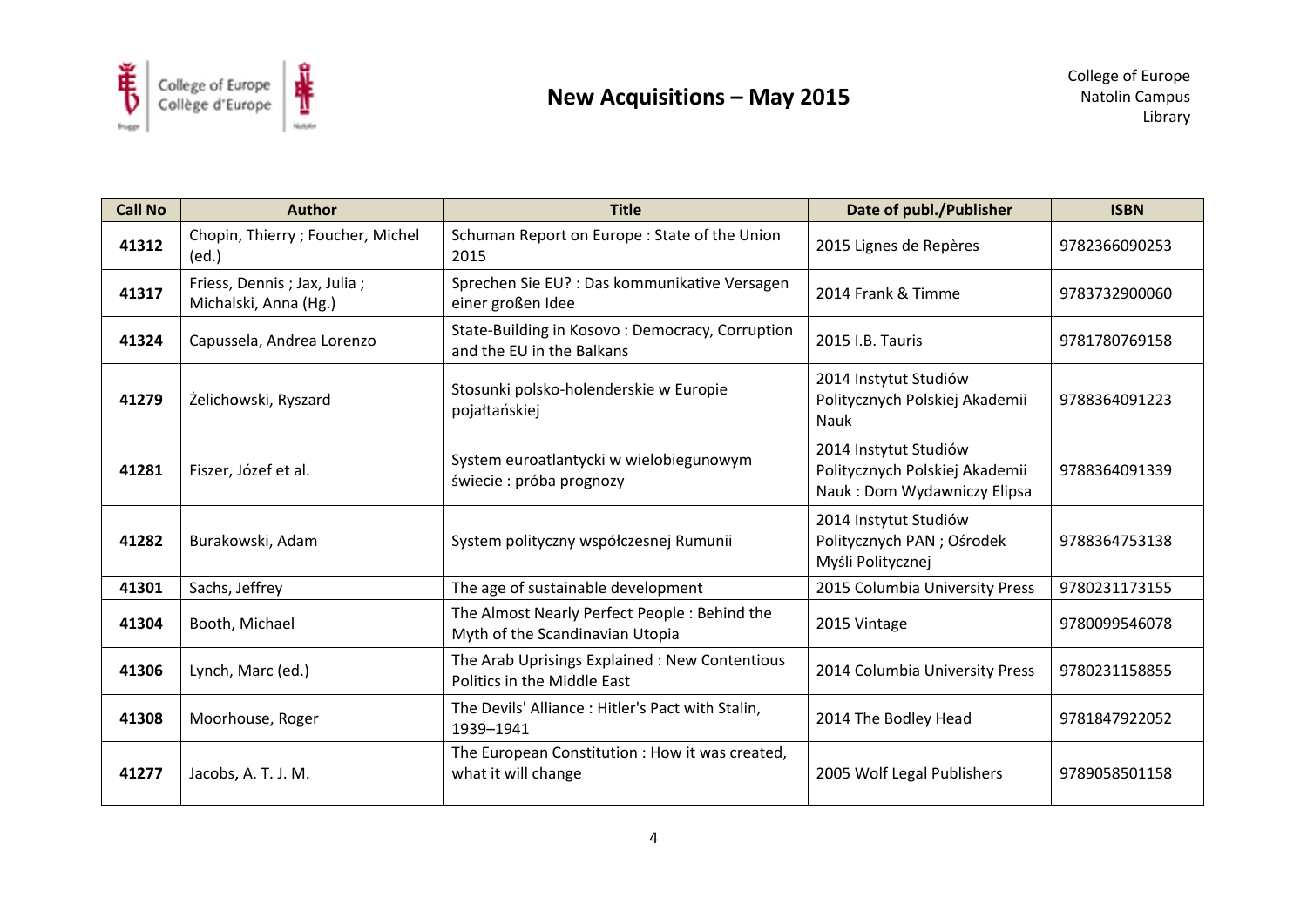

| <b>Call No</b> | <b>Author</b>                                                  | <b>Title</b>                                                                                           | Date of publ./Publisher                        | <b>ISBN</b>   |
|----------------|----------------------------------------------------------------|--------------------------------------------------------------------------------------------------------|------------------------------------------------|---------------|
| 41201          | Balfour, Rosa; Carta, Caterina;<br>Raik, Katri (ed.)           | The European external action service and national<br>foreign ministries : convergence or divergence?   | 2015 Ashgate                                   | 9781472446442 |
| 41325          | Corner, Mark                                                   | The European Union: An Introduction                                                                    | 2014 I.B. Tauris                               | 9781780766850 |
| 41265          | Bacon, Paul; Mayer, Hartmut;<br>Nakamura, Hidetoshi (ed.)      | The European Union and Japan : a new chapter in<br>civilian power cooperation?                         | 2015 Ashgate                                   | 9781472457493 |
| 41326          | Winstone, Martin                                               | The Holocaust Sites of Europe: An Historical<br>Guide                                                  | 2015 I.B. Tauris                               | 9781780769998 |
| 41284          | Lister, Charles R.                                             | The Islamic State: a brief introduction                                                                | 2015 Brookings Institution Press               | 9780815726678 |
| 41300          | Cockburn, Patrick                                              | The Rise of Islamic State: ISIS and the new Sunni<br>Revolution                                        | 2015 Verso                                     | 9781784780401 |
| 41290          | Wolf, Martin                                                   | The Shifts and the Shocks: What we've learned -<br>and have still to learn - from the financial crisis | 2014 Allen Lane                                | 9781846146978 |
| 41283          | Smith, Hanna (ed.)                                             | The Two-level game: Russia's relations with Great<br>Britain, Finland and the European Union           | 2006 Aleksanteri Institute                     | 9521030615    |
| 41266          | Minkenberg, Michael (ed.)                                      | Transforming the transformation? : the East<br>European radical right in the political process         | 2015 Routledge                                 | 9781138831834 |
| 41318          | Tyulenev, Sergey                                               | Translation and the Westernization of Eighteenth-<br>Century Russia. A Social-Systemic Perspective     | 2012 Frank & Timme                             | 9783865964724 |
| 41287          | Wilson, Andrew                                                 | Ukraine crisis: what it means for the west                                                             | 2014 Yale University Press                     | 9780300211597 |
| 41268          | Małuszyńska, Ewa; Mazur,<br>Grzegorz; Musiałkowska, Ida (red.) | Unia Europejska 10 lat po największym<br>rozszerzeniu : perspektywa nowych państw<br>członkowskich     | 2015 Wydawnictwo<br>Uniwersytetu Ekonomicznego | 9788374178433 |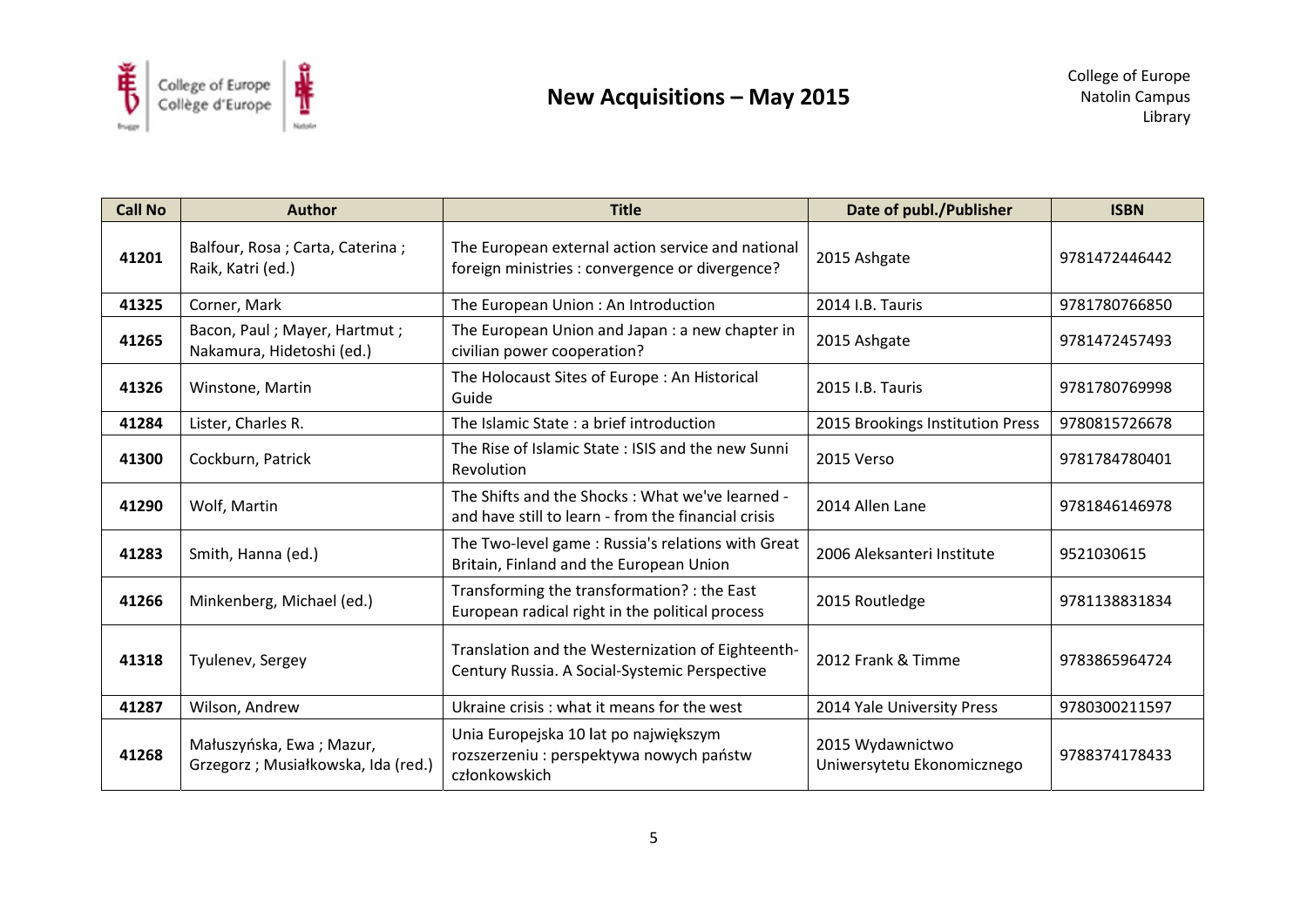

| <b>Call No</b> | <b>Author</b>                                        | <b>Title</b>                                                                            | Date of publ./Publisher                                         | <b>ISBN</b>   |
|----------------|------------------------------------------------------|-----------------------------------------------------------------------------------------|-----------------------------------------------------------------|---------------|
| 41278          | Antonopoulos, Georgios A.;<br>Papanicolaou, Georgios | Unlicensed capitalism, Greek style : illegal<br>markets and 'organised crime' in Greece | 2014 Wolf Legal Publishers                                      | 9789462401464 |
| 41311          | al-Saleh, Asaad                                      | Voices of the Arab Spring : personal stories of the<br>Arab revolutions                 | 2015 Columbia University Press                                  | 9780231163194 |
| 41302          | Žižek, Slavoj; Horvat, Srećko                        | What does Europe want? : the Union and its<br>discontents                               | 2013 Istros Books                                               | 9781908236166 |
| 41297          | Judt, Tony                                           | When the facts change: essays, 1995-2010                                                | 2015 William Heinemann                                          | 9780434023080 |
| 41303          | Kissinger, Henry                                     | World Order: Reflections on the Character of<br>Nations and the Course of History       | 2014 Penguin Books                                              | 9780241004265 |
| 41280          | Żelichowski, Ryszard (red.)                          | Wyspy Unii Europejskiej : bogactwo czy balast?                                          | 2014 Instytut Studiów<br>Politycznych Polskiej Akademii<br>Nauk | 9788364091247 |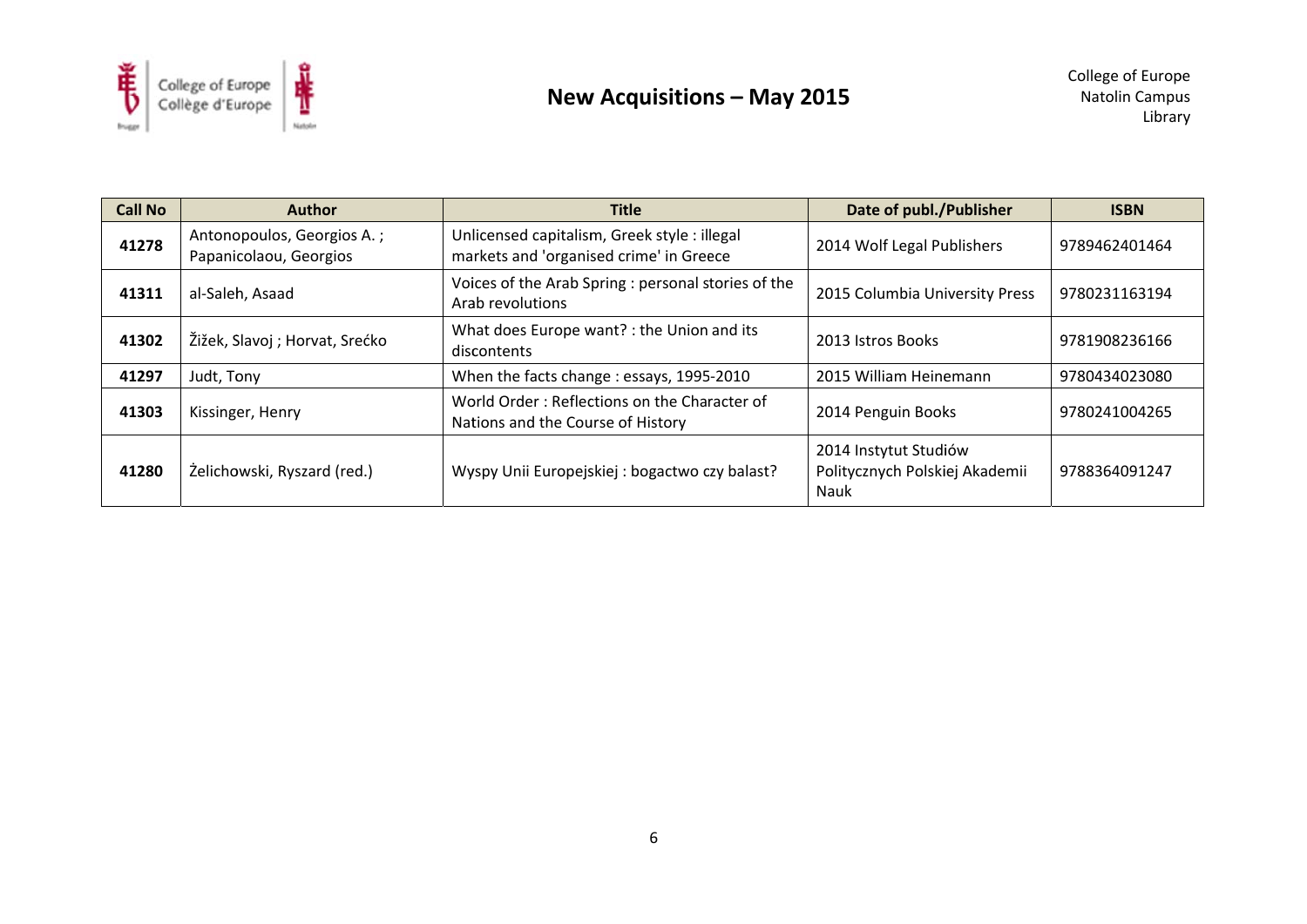

### **Electr ronic publica ations**

| <b>Author</b>                                                          | <b>Title</b>                                                                                                                             | <b>Series</b>                | <b>Publisher / Date of publication</b>       |
|------------------------------------------------------------------------|------------------------------------------------------------------------------------------------------------------------------------------|------------------------------|----------------------------------------------|
| Kat Hill.                                                              | Baptism, brotherhood, and belief in Reformation Germany<br>[electronic resource]: Anabaptism and Lutheranism, 1525-<br>1585              | Oxford scholarship<br>online | Oxford University Press, 2015.               |
| edited by Malcolm Evans, Peter<br>Petkoff, and Julian Rivers.          | Changing nature of religious rights under international law<br>[electronic resource]                                                     | Oxford scholarship<br>online | Oxford University Press, 2015.               |
| edited by Jon R. Lindsay, Tai<br>Ming Cheung, and Derek S.<br>Reveron. | China and cybersecurity [electronic resource] : espionage,<br>strategy, and politics in the digital domain                               | Oxford scholarship<br>online | Oxford University Press, 2015.               |
| Miles Jackson.                                                         | Complicity in international law [electronic resource]                                                                                    | Oxford scholarship<br>online | Oxford University Press, 2015.               |
| Wadie E. Said.                                                         | Crimes of terror [electronic resource] : the legal and political<br>implications of federal terrorism prosecutions                       | Oxford scholarship<br>online | Oxford University Press, 2015.               |
| Agustina Giraudy.                                                      | Democrats and autocrats [electronic resource] : pathways of<br>subnational undemocratic regime continuity within<br>democratic countries | Oxford scholarship<br>online | Oxford University Press, 2015.               |
| edited by Ben Boer.                                                    | Environmental law dimensions of human rights [electronic<br>resource]                                                                    | Oxford scholarship<br>online | Oxford University Press, 2015.               |
| David French.                                                          | Fighting EOKA [electronic resource] : the British counter-<br>insurgency campaign on Cyprus, 1955-1959                                   | Oxford scholarship<br>online | Oxford University Press, 2015.               |
| Marshall J. Breger and Gary J.<br>Edles.                               | Independent agencies in the United States [electronic<br>resource] : law, structure, and politics                                        | Oxford scholarship<br>online | Oxford University Press, 2015.               |
| European Partnership for<br>Democracy.                                 | Inspiring democracy [electronic resource] : operating model for inclusive and<br>participatory policy dialogue                           |                              | European Partnership for<br>Democracy, 2015. |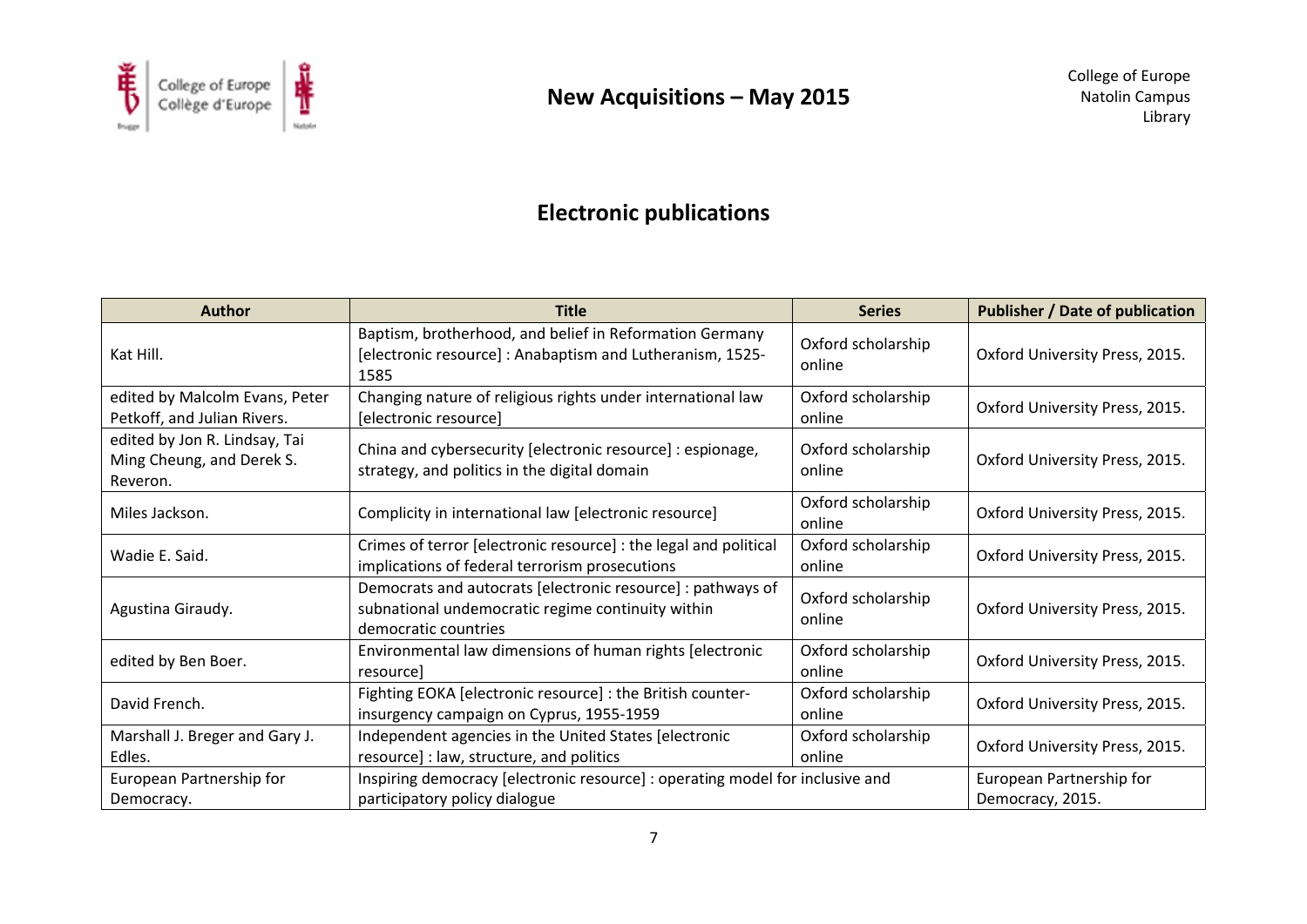

| <b>Author</b>                                                        | <b>Title</b>                                                                                                                             | <b>Series</b>                | <b>Publisher / Date of publication</b> |
|----------------------------------------------------------------------|------------------------------------------------------------------------------------------------------------------------------------------|------------------------------|----------------------------------------|
| Curtis A. Bradley.                                                   | International law in the U.S. legal system [electronic<br>resource]                                                                      | Oxford scholarship<br>online | Oxford University Press, 2015.         |
| Jason D. Hansen.                                                     | Mapping the Germans [electronic resource] statistical<br>science, cartography, and the visualization of the German<br>nation, 1848-1914  | Oxford scholarship<br>online | Oxford University Press, 2015.         |
| ed. by Thomas Hippler and Miloš<br>Vec.                              | Paradoxes of peace in nineteenth century Europe [electronic<br>resource]                                                                 | Oxford scholarship<br>online | Oxford University Press, 2015.         |
| edited by Cecilia Marcela Bailliet<br>and Kjetil Mujezinović Larsen. | Promoting peace through international law [electronic<br>resource]                                                                       | Oxford scholarship<br>online | Oxford University Press, 2015.         |
| Matthew P. Fitzpatrick.                                              | Purging the Empire [electronic resource] : mass expulsions in<br>Germany, 1871-1914                                                      | Oxford scholarship<br>online | Oxford University Press, 2015.         |
| William Whyte.                                                       | Redbrick [electronic resource] : a social and architectural<br>history of Britain's civic universities                                   | Oxford scholarship<br>online | Oxford University Press, 2015.         |
| Tom Papademetriou.                                                   | Render unto the Sultan [electronic resource] : power,<br>authority, and the Greek Orthodox Church in the early<br>Ottoman centuries      | Oxford scholarship<br>online | Oxford University Press, 2015.         |
| Lee Drutman.                                                         | The business of America is lobbying [electronic resource] :<br>how corporations became politicized and politics became<br>more corporate | Oxford scholarship<br>online | Oxford University Press, 2015.         |
| Howard Bodenhorn.                                                    | The color factor [electronic resource] : the economics of<br>African-American well-being in the nineteenth-century South                 | Oxford scholarship<br>online | Oxford University Press, 2015.         |
| Michael R. Watts.                                                    | The dissenters [electronic resource]                                                                                                     | Oxford scholarship<br>online | Oxford University Press, 2015.         |
| Robert Diab.                                                         | The harbinger theory [electronic resource] : how the post-<br>9/11 emergency became permanent and the case for reform                    | Oxford scholarship<br>online | Oxford University Press, 2015.         |
| Patrick Lantschner.                                                  | The logic of political conflict in medieval cities [electronic<br>resource] : Italy and the Southern Low Countries, 1370-1440            | Oxford scholarship<br>online | Oxford University Press, 2015.         |